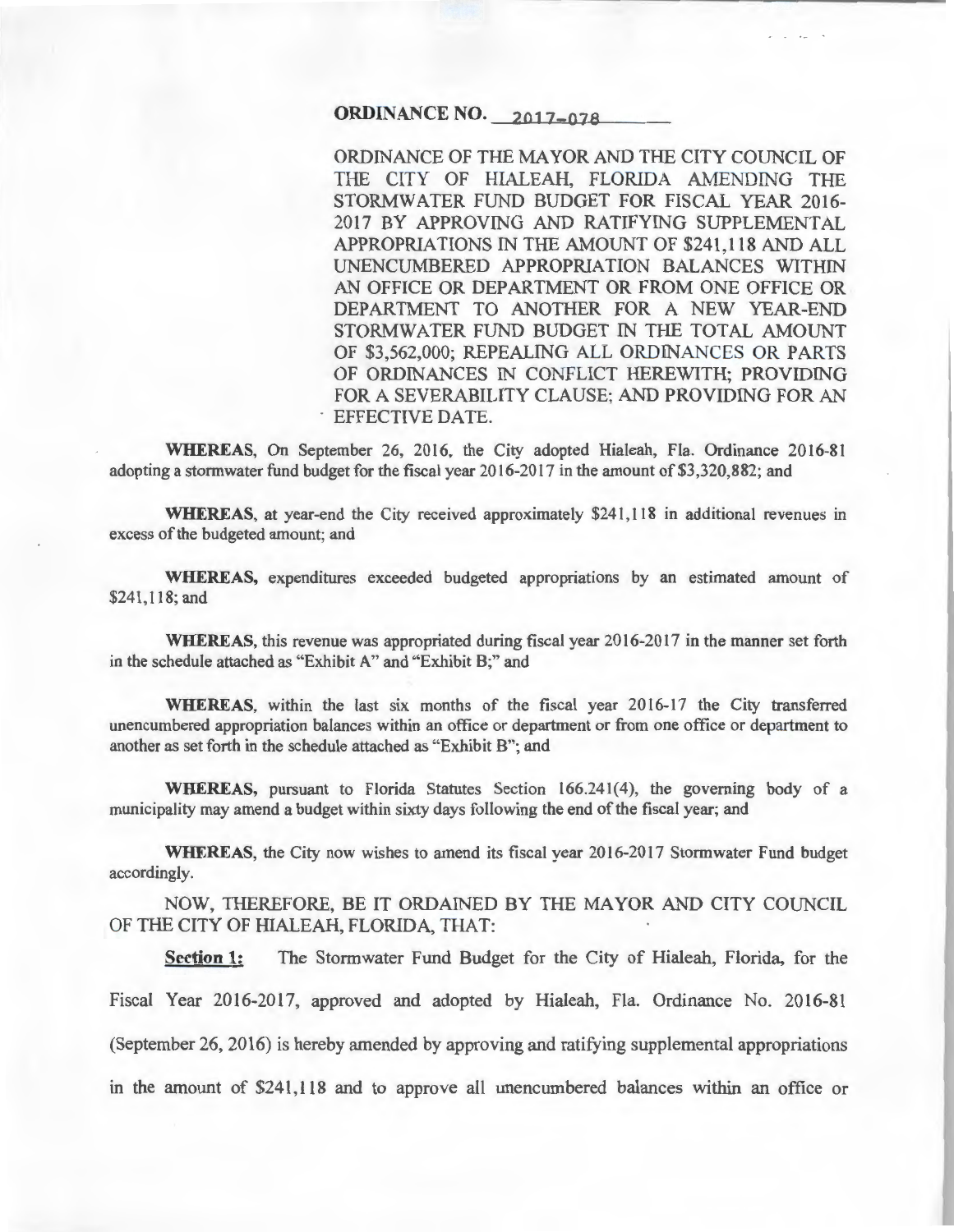Ordinance No. 2017-078 Page 2

department or from one office or department to another for a new year-end total Stormwater Fund Budget in the amount of \$3,562,000. All appropriations within an office or department or from one office or department to another and all supplemental appropriations for Fiscal Year 2016-2017, not previously approved by Council, are hereby approved, confirmed and ratified.

### Section 2: Repeal of Ordinances in Conflict.

All ordinances or parts of ordinances in conflict herewith are hereby repealed to the extent of such conflict.

#### Section 3: Severability Clause.

If any phrase, clause, sentence, paragraph or section of this ordinance shall be declared invalid or unconstitutional by the judgment or decree of a court of competent jurisdiction, such invalidity or unconstitutionality shall not affect any of the remaining phrases, clauses, sentences, paragraphs or sections of this ordinance.

#### Section 4: Effective Date.

Lorena Bravo, City Attorney

This ordinance shall become effective when passed by the City Council and signed by the Mayor or at the next regularly scheduled City Council meeting, if the Mayor's signature is withheld or if the City Council overrides the Mayor's veto.

|                                                                                                            | PASSED and ADOPTED this 28 day of worember<br>2017.                                                                              |
|------------------------------------------------------------------------------------------------------------|----------------------------------------------------------------------------------------------------------------------------------|
| THE FOREGOING ORDINANCE<br>OF THE CITY OF HIALEAH WAS<br>PUBLISHED IN ACCORDANCE<br>WITH THE PROVISIONS OF | tan Casals-Muñoz                                                                                                                 |
| FLORIDA STATUTE 166.041                                                                                    | <b>Council President</b>                                                                                                         |
| PRIOR TO FINAL READING.<br>Attest:                                                                         | Approved on this V day of December, 2017.                                                                                        |
|                                                                                                            |                                                                                                                                  |
| Marbelys Fatjo, <i>Q</i> ity Clerk                                                                         | Mayor Carlos Hernandez                                                                                                           |
| Approved as to form and legal sufficiency:                                                                 | Ordinance was adopted by a (5-0-2) vote with Councilmembers, Car<br>Zoghy Cue-Fuente and Casals-Muñoz voting "Yes" Councilmember |

Ordinance was adopted by a (5-0-2) vote with Councilmembers, Caragol, Zogby, Cue-Fuente and Casáls-Muñoz voting "Yes". Councilmember Hernandez and Garcia-Martinez absent.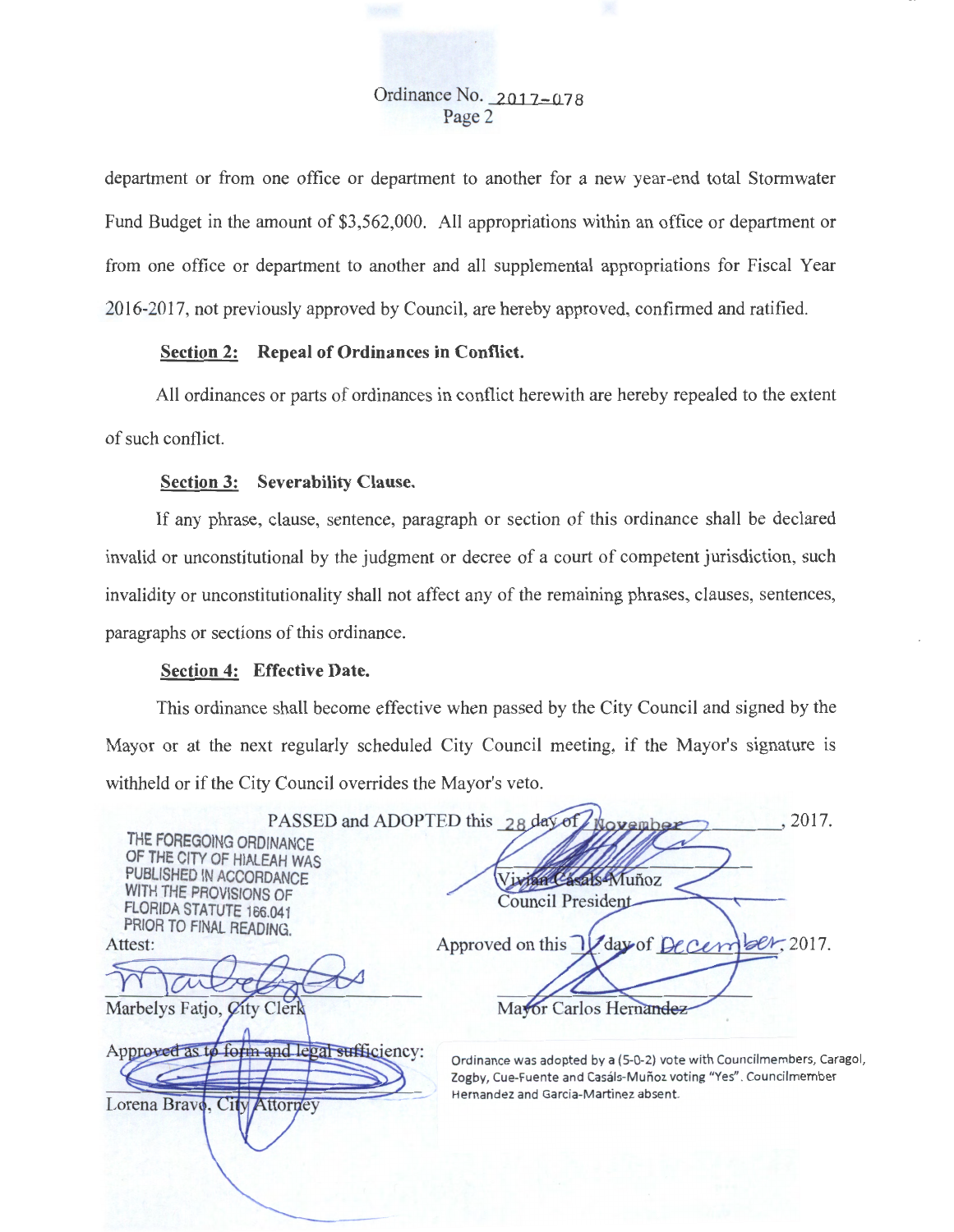# **EXHIBIT A STORMWATER FUND**

|                               | <b>FY 2017</b>         | FY 2017           |
|-------------------------------|------------------------|-------------------|
| Revenue                       | <b>Original Budget</b> | <b>Projection</b> |
| <b>Stormwater Utility Tax</b> | 3,320,882              | 3,562,000         |
| <b>Expense</b>                |                        |                   |
| <b>Stormwater Utility Tax</b> | 3,320,882              | 3,245,400         |
| <b>To Carryover</b>           | $\overline{0}$         | 316,600           |
|                               | 3,320,882              | 3,562,000         |
|                               | <b>FY 2017</b>         | <b>FY 2017</b>    |
|                               |                        |                   |
|                               | <b>Original Budget</b> | <b>Projection</b> |
| <b>Revenue Total</b>          | 3,320,882              | 3,562,000         |
| <b>Expense Total</b>          | 3,320,882              | 3,562,000         |
|                               |                        |                   |